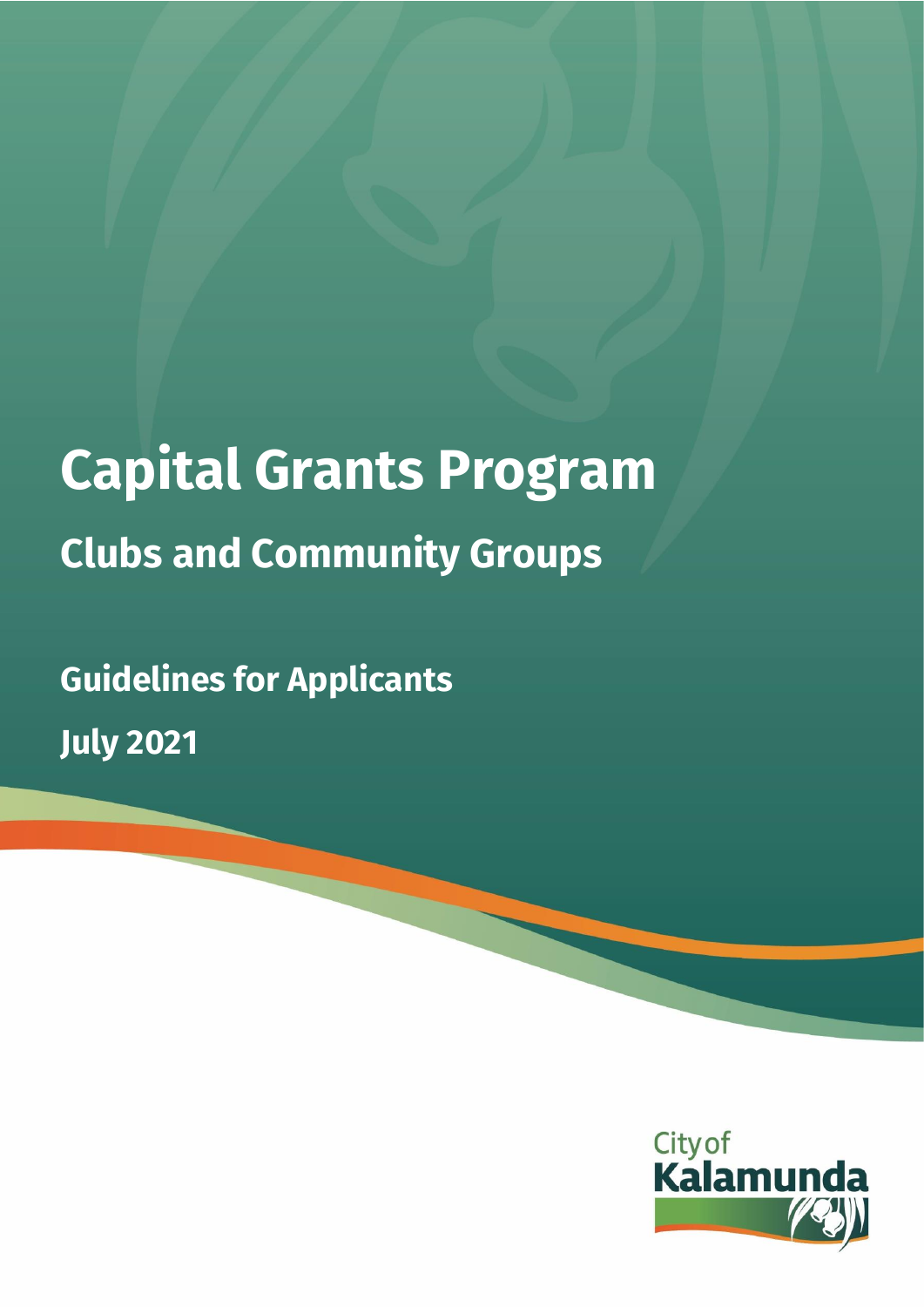# **Table of Contents**

#### kalamunda.wa.gov.au

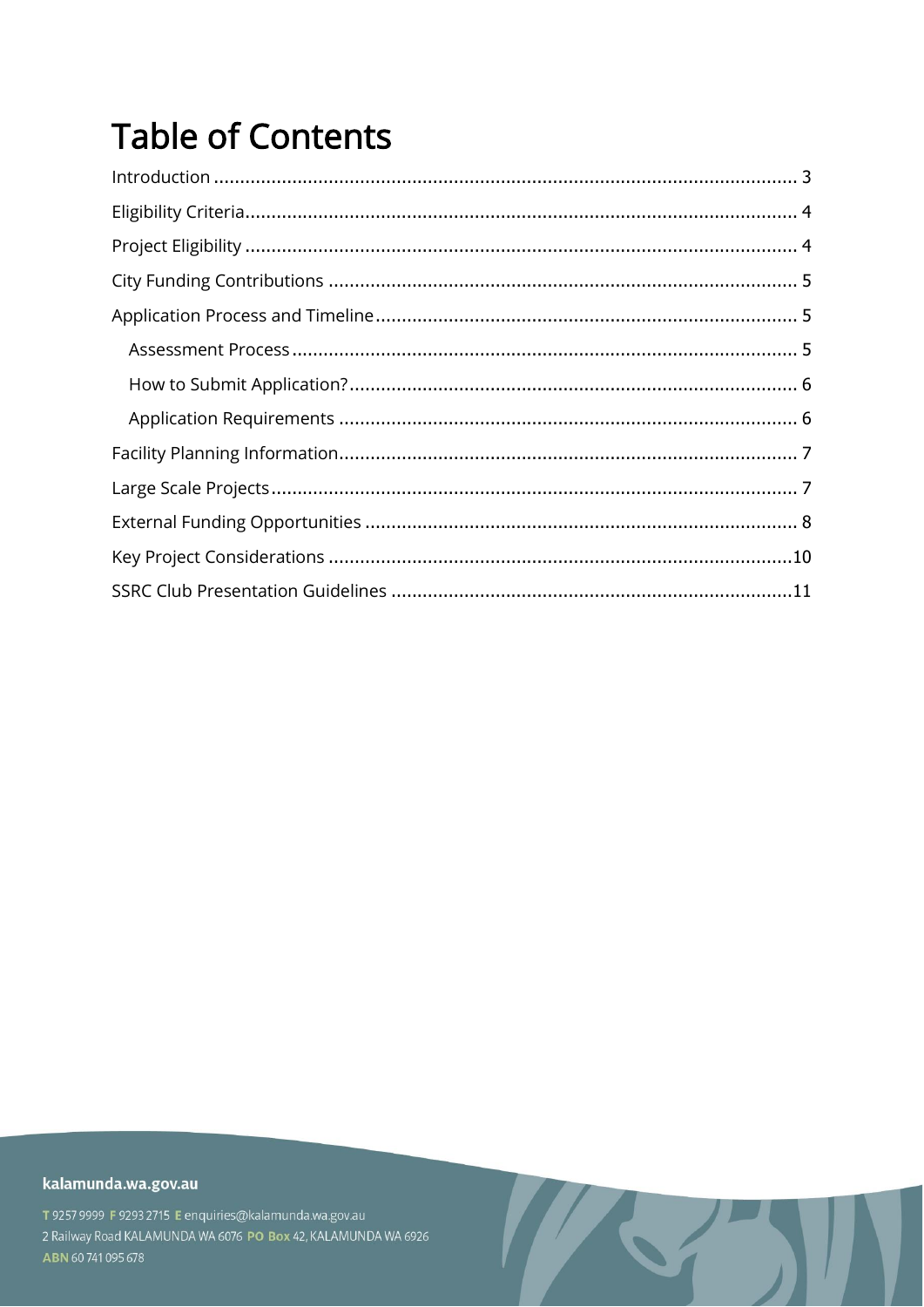### <span id="page-2-0"></span>Introduction

The City of Kalamunda is pleased to provide financial assistance through the Capital Grants Program to clubs and community groups seeking to develop new or upgraded capital community infrastructure. In 2017, the City established the Capital Grants Program to provide a coordinated approach to the planning, assessment and approval of capital grant requests from clubs and community groups.

The Capital Grants Program is an annual program opening on 01 August and closing 30 September each year. The City and Council consider capital grant requests the year prior to any financial assistance for their project being available.

All clubs and community groups are required to submit an application form detailing their projects need and benefit to the community and alignment to the City's Reserve Master plans or relevant strategic documents. The application will include detailed plans of the project, a comprehensive budget, letters of support and the clubs audited financial statements.

Once submitted, the City will undertake a detailed Technical Officer assessment of the project. Applicants will be advised in November each year if further information is required to support their application. Applicants will then have until the 31 January the following year to resubmit their application or supporting information, if required. City Officers will work with the clubs throughout the application process to ensure that all details are accurate and up to date.

Please note that all applicants must meet with the Leisure Planning team and other relevant City Officers to discuss their project prior to making an application.

kalamunda.wa.gov.au

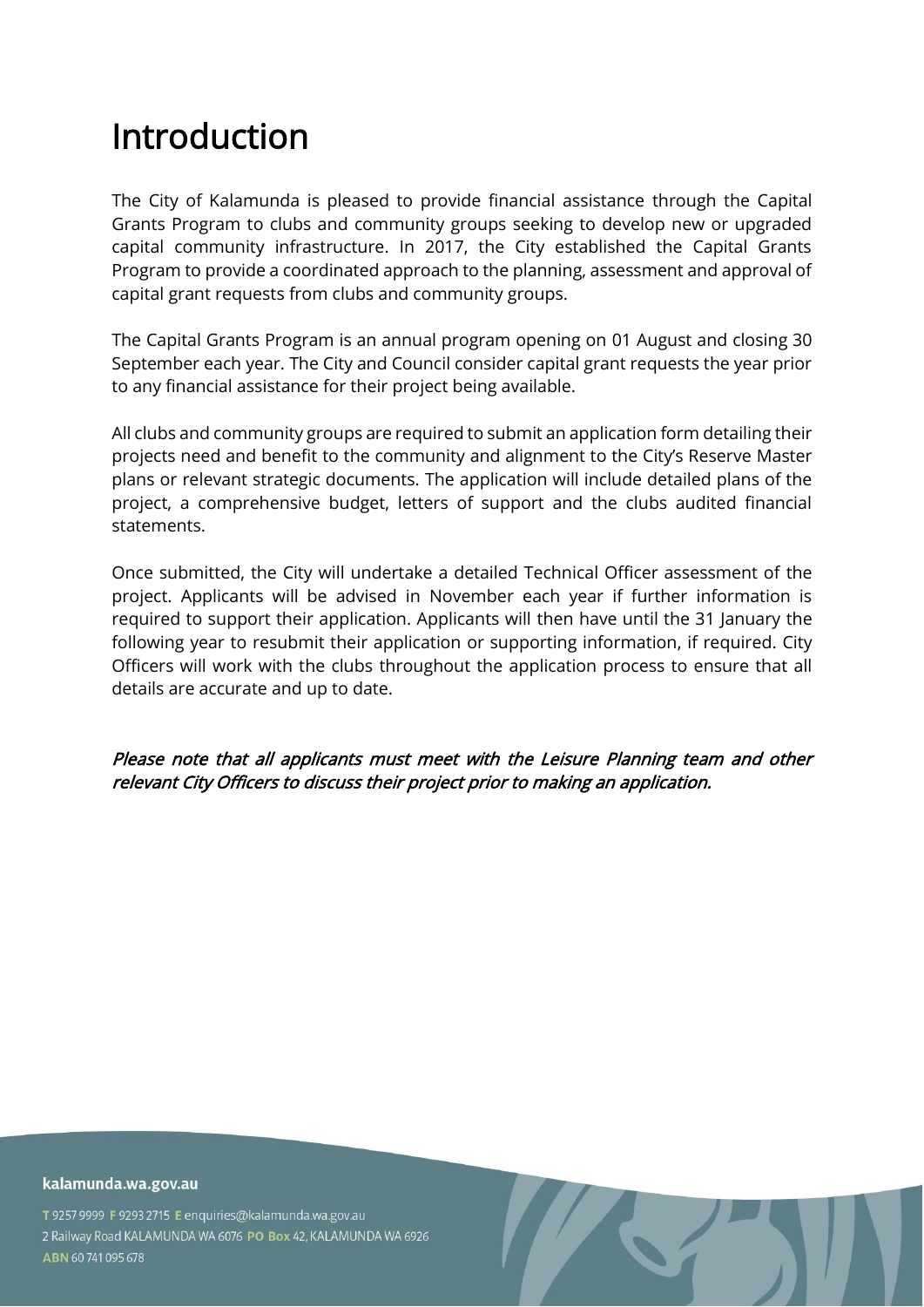# <span id="page-3-0"></span>Eligibility Criteria

To be eligible to apply for the Capital Grants Program, the applicant must be:

- An incorporated not for profit sporting or community club, group or association.
- Based within the City of Kalamunda.
- Must have a current lease agreement.
- Able to demonstrate that a majority of its membership base reside within the City.
- <span id="page-3-1"></span>• Able to provide evidence of sustainable operations.

# Project Eligibility

The Capital Grants Program considers the following types of new or upgrade projects including:

- Unisex changeroom;
- Toilets;
- Sports floodlighting;
- Conversion of bowling greens to synthetic;
- Equipment Storage;
- Kitchens;
- Shade structures; and
- Sports specific capital infrastructure such as: cricket / baseball practice nets.

The Capital Grants Program does not consider the following types of projects (renewal – like for like) including:

- Asset renewal projects such as: tennis court resurfacings, fencing etc.;
- Items that are considered above the level of provision for Community sport (without a business case to support the application);
- Maintenance items or repairs to infrastructure such as: roof replacements etc.;
- Requests for capital funding support within the financial year that the application is made;
- Retrospective funding applications;
- Operational costs;
- More than one request for Capital funding in any financial year;
- Car parking;
- Playgrounds; and
- Equipment.

#### kalamunda.wa.gov.au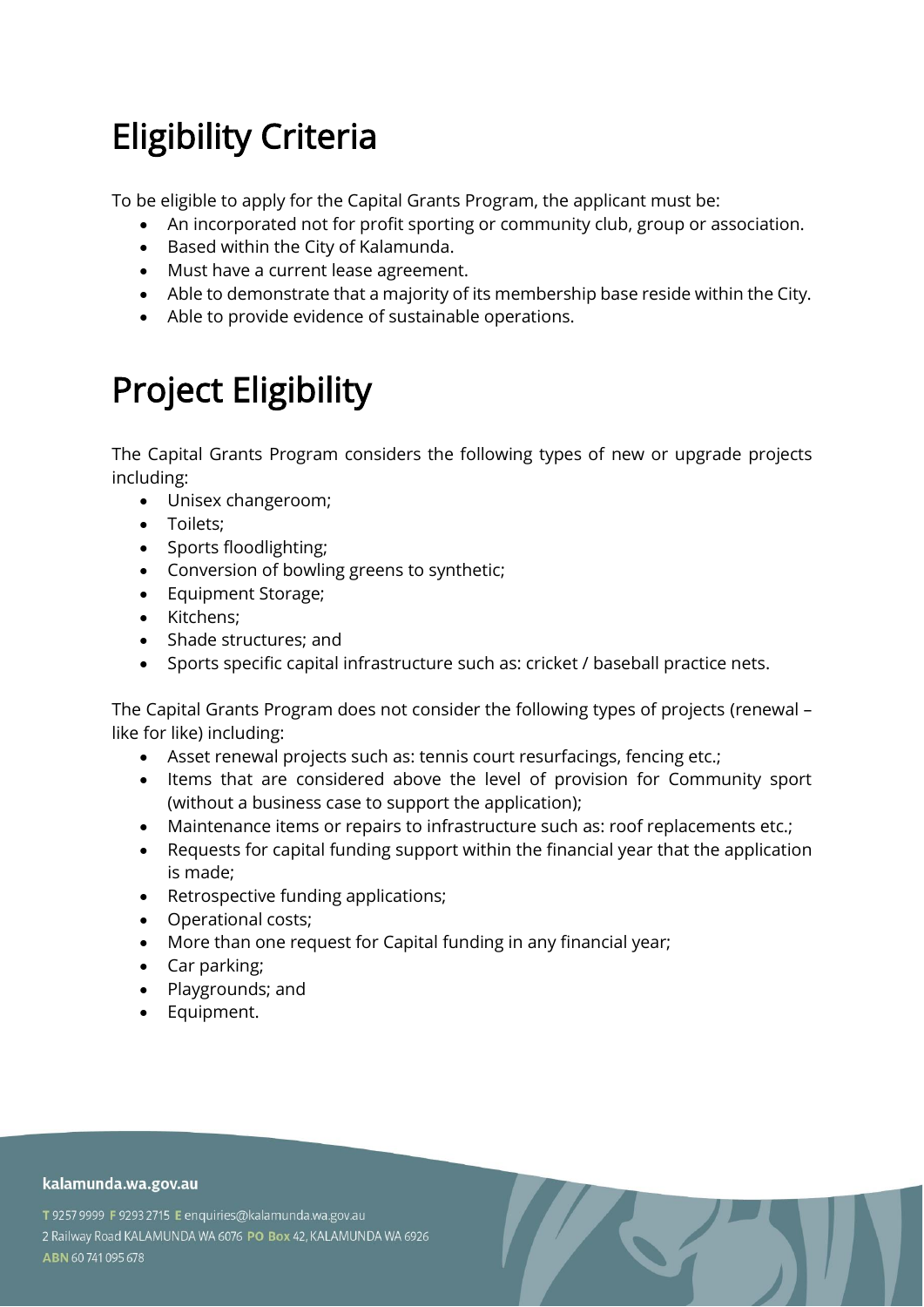# <span id="page-4-0"></span>City Funding Contributions

As per the City's Capital Grants Policy, City funding contributions will generally be based on a one third contribution towards the estimated total project cost. The other two thirds funding is to be sourced from applicant contributions or other external funding sources. Applicants will need to base their applications on this principle.

### <span id="page-4-1"></span>Application Process and Timeline

The Capital Grants Program is an annual program opening on 1 August and closing 30 September each year.

Once submitted the City will undertake a detailed Technical Officer assessment of your project. Applicants will be advised in November each year if further information is required to support their application. If required, applicants will have until the 31 January each year to resubmit their application or supporting information.

### <span id="page-4-2"></span>Assessment Process

### Sporting Clubs

All sporting club applications are progressed for assessment through a Committee of Council, known as the Strategic Sport and Recreation Committee (SSRC). It is the role of this Committee to assess, prioritise and rank the submissions and to make the final recommendations to Council as part of the budget deliberation process and competing funding priorities of Council.

Please note that club officials will be requested to present their proposal to the SSRC in February / March of the relevant year.

#### Community Club and Groups

Community applications will be assessed by the City's Technical Officers and recommendations made to Council as part of the budget deliberation process.

Please note the City may request subsequent meetings with community club or group officials during the assessment process.

During the assessment process the City at its discretion may seek the advice of independent experts to evaluate a club or community groups application.

#### kalamunda.wa.gov.au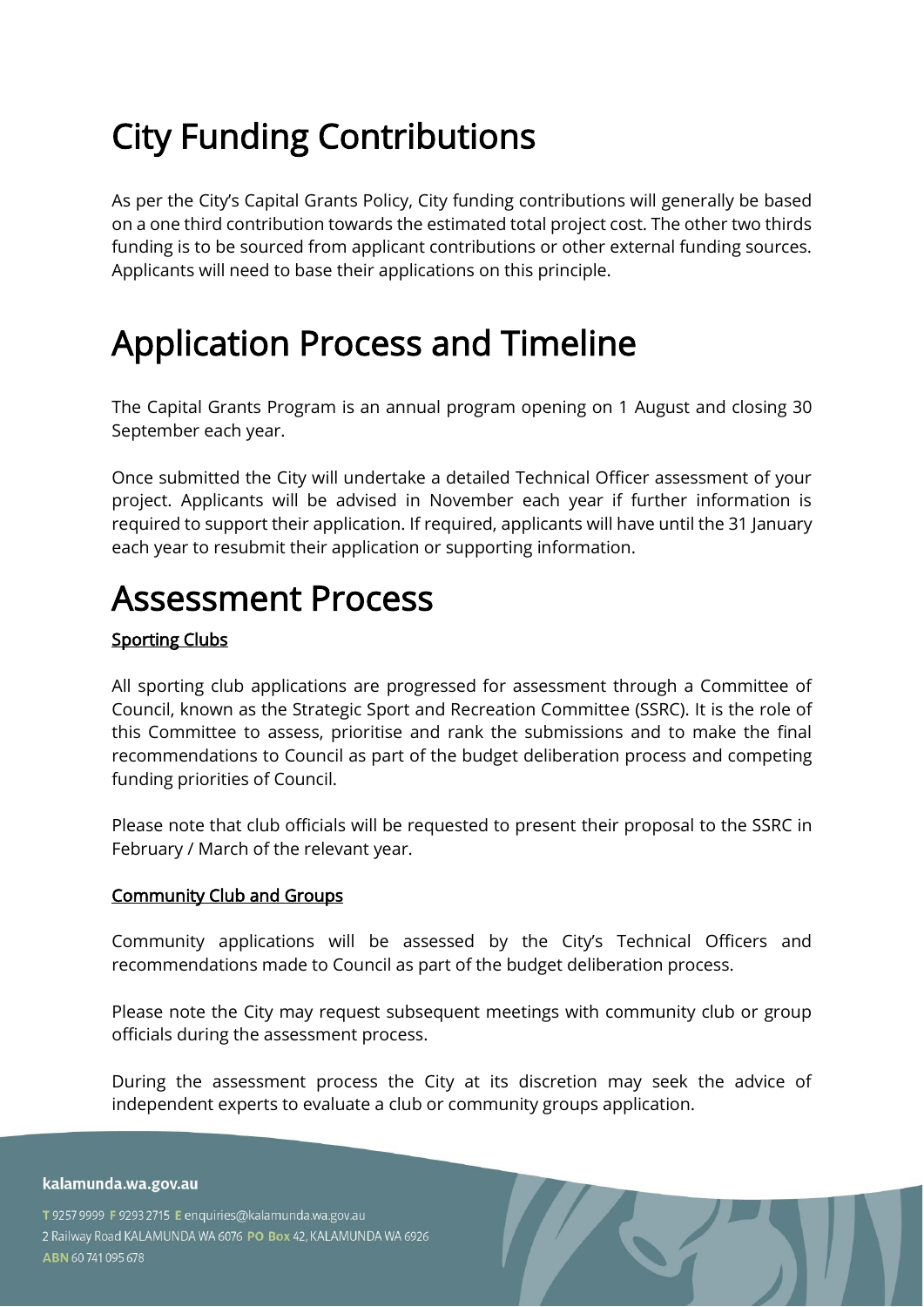#### Capital Grants Program Process Flowchart



### <span id="page-5-0"></span>How to Submit Application?

Applications can be provided to the City via email: [enquiries@kalamunda.wa.gov.au](mailto:enquiries@kalamunda.wa.gov.au) or via hard copy addressed to the Leisure Planning Team.

### <span id="page-5-1"></span>Application Requirements

Clubs and community groups are required to provide the following information during the application process:

- Discuss your application with the Leisure Planning Team;
- Complete and sign the application form;
- Incorporation Certificate;
- Letters of support from State Sporting Associations and other users / clubs;
- Needs assessment, business case or feasibility studies (As directed by the City);
- Copies of Club committee meeting minutes where the project and allocation of finances were approved;
- Two written quotes detailing the cost of the project;
- Last three audited financial year records of the Club;
- Summary of membership numbers that reside in the City of Kalamunda;
- Written evidence of commitments from other funding sources (loans, grants and donations);
- Detailed design drawings (i.e. lighting plans, building plans and elevations);
- Photographs of the facility relevant to the project; and
- Any other supporting documentation.

#### kalamunda.wa.gov.au

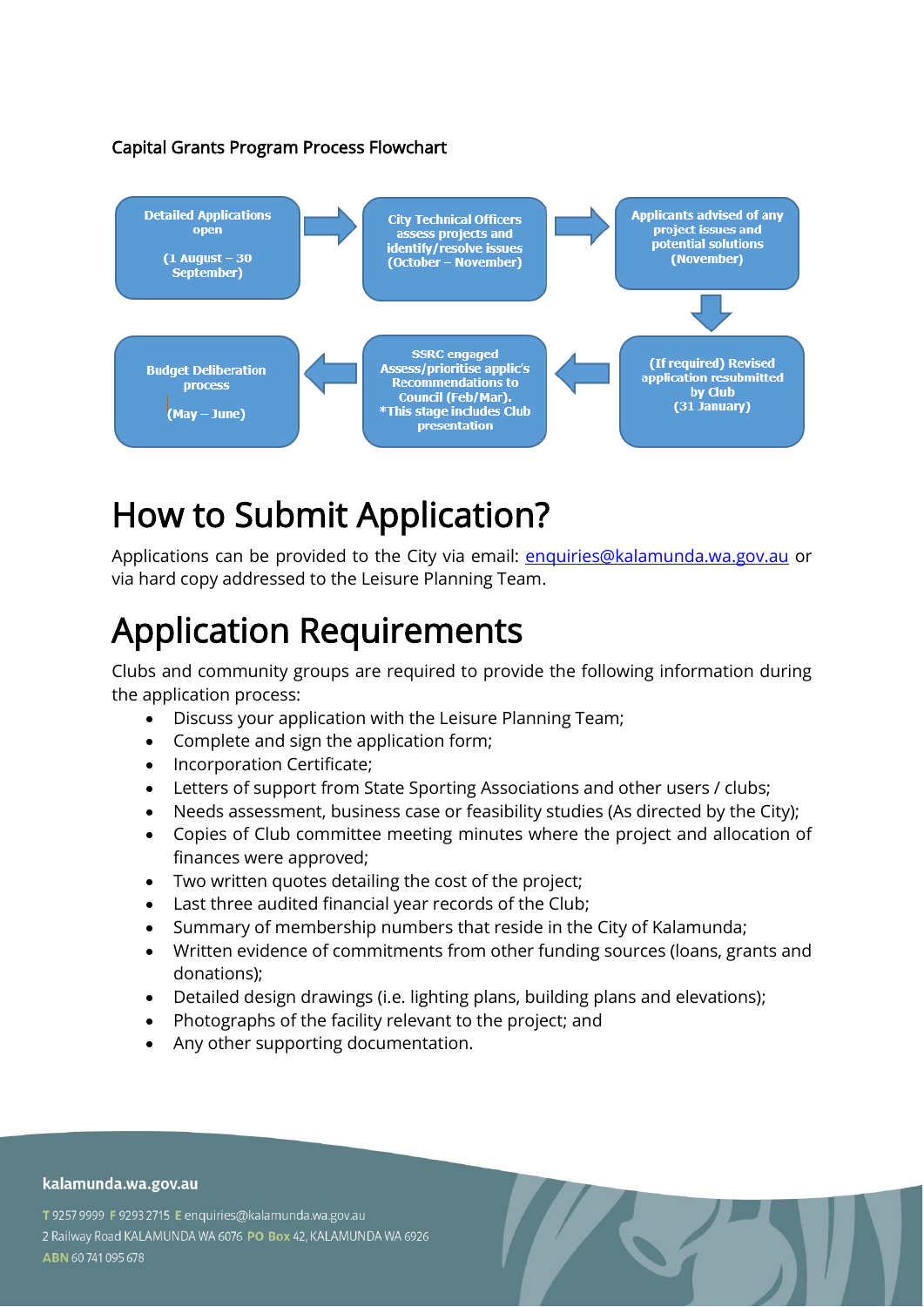# <span id="page-6-0"></span>Facility Planning Information

The level of forward planning to substantiate the need and feasibility for a project must be based on key considerations including but not limited to:

- Size, scope and financial viability of the project.
- Adequacy and availability of existing provision of community infrastructure.
- Existing and proposed usage/participation trends.
- State and local strategic plans/direction/policies.

The extent and detail of such forward planning will be dependent on the size, complexity and sensitivity of the proposed project. It is acknowledged that minor or incidental sport, recreation and other community infrastructure projects, will not warrant such a thorough forward planning process.

Projects exceeding \$500,000 in total project cost, or as identified by the City, or required for grant funding applications, are considered large scale projects and will require a needs/feasibility study or business case to be undertaken as the first step in the project application process.

Clubs or community groups can apply to the City for financial assistance to undertake such studies on their behalf. Please contact the Leisure Planning Team to discuss your project and the application process for needs and feasibility studies or business cases.

### <span id="page-6-1"></span>Large Scale Projects

In general, large scale projects are derived through the relevant City Reserve Master Plans and / or business cases. These projects will be implemented by the City as significant external funding sources are obtained or City funding allows. Examples of such projects would be; a new clubroom facility, major floodlighting project and/or extensions to ovals.

Large scale projects submitted by a Club/Group that are either not aligned to a relevant reserve Master Plan, or are proposed at an increased service level to what is normally provided by the City, require a higher level of project justification in the form of a detailed Business Case, to demonstrate the need for the project, and importantly how the project will be funded both in terms of initial capital costs and any ongoing lifecycle costs (Operating/Renewal). The Business Case will also form an important component in support of any external funding application and in generally a requirement for projects valued over \$500,000.

kalamunda.wa.gov.au

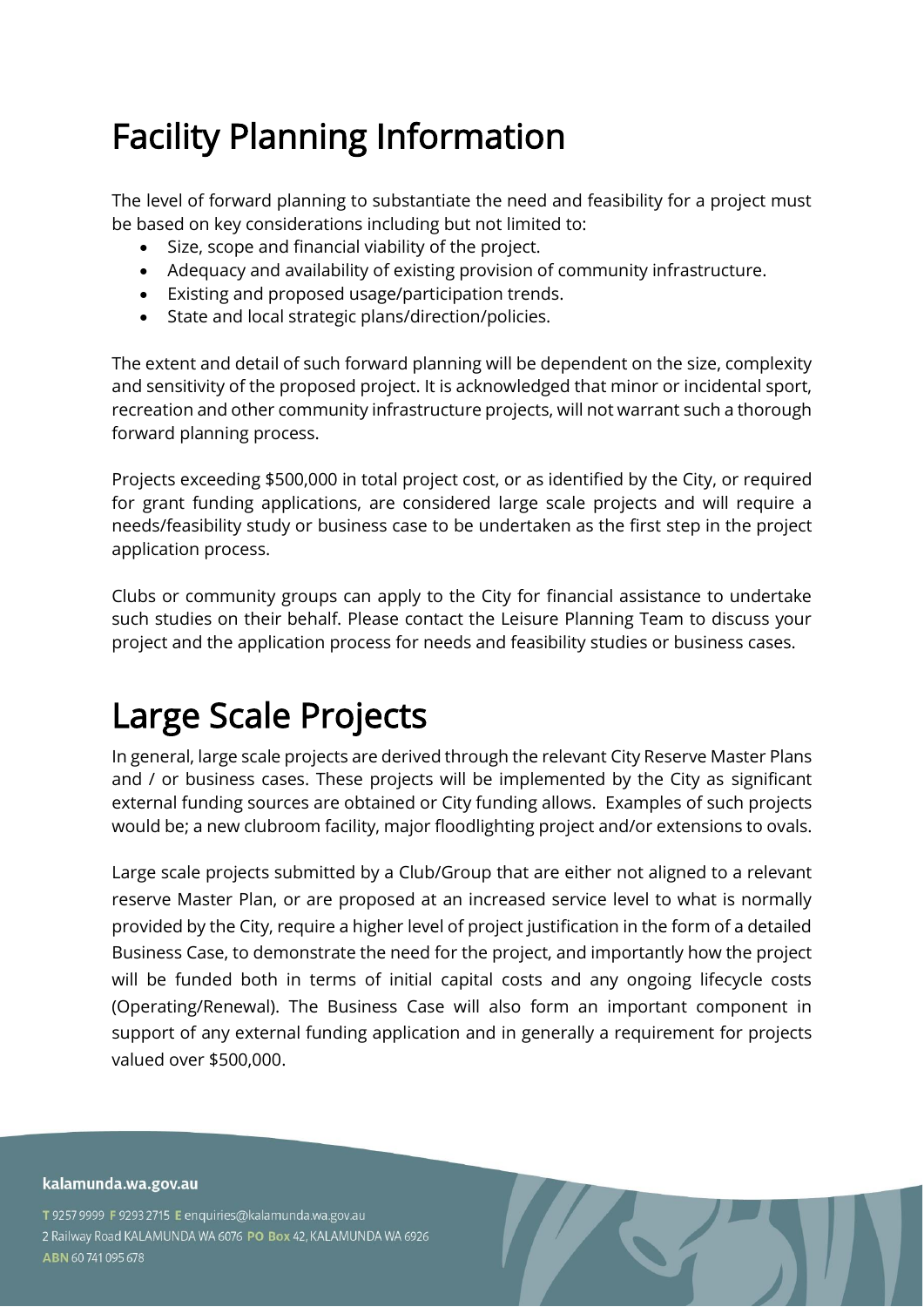Large scale projects are often undertaken across multiple financial years, to ensure appropriate planning is undertaken and funding is secured prior to the projects being implemented.

### <span id="page-7-0"></span>External Funding Opportunities

The first stage in seeking external funding support for your project is to apply through the City's Capital Grants Program. Once applications are endorsed by Council any external funding opportunities will be coordinated between City Officers and the club or community group, to maximise opportunities to obtain external funding sources.

The City understands and encourages sporting clubs and community groups to seek external funding sources other than local government funding to deliver their projects. Clubs and community groups seeking external funding should ensure that their project is fully scoped, costed and where appropriate, any necessary approvals are sought prior to submitting their application for external funding. As land owner, it is essential that the City has been provided sufficient advance notification of the proposed project and has cited and supported the funding application. An application will not be supported should the details conflict with any Council adopted reserve Master Plan.

If the City is requested to contribute funding toward the project, then an application is to be submitted through the Capital Grants process.

Should the external funding application be successful prior to applying through the City's Capital Grants process, this will not necessarily commit Council to funding the project.

#### Community Sporting and Recreation Facilities Fund (CSRFF)

For sporting related projects, the primary external funding source is the State Government's CSRFF program, which is administered by the Department of Local Government, Sport and Cultural Industries (DLGSCI). The programs aim is to increase physical activity through the provision of quality community level infrastructure. Note: All sports lighting projects are now directed to apply through the new Club Night Light Program.

For further information and eligibility criteria please visit: [https://www.dlgsc.wa.gov.au/funding/sport-and-recreation-funding/community](https://www.dlgsc.wa.gov.au/funding/sport-and-recreation-funding/community-sporting-and-recreation-facilities-fund)[sporting-and-recreation-facilities-fund](https://www.dlgsc.wa.gov.au/funding/sport-and-recreation-funding/community-sporting-and-recreation-facilities-fund)

#### kalamunda.wa.gov.au

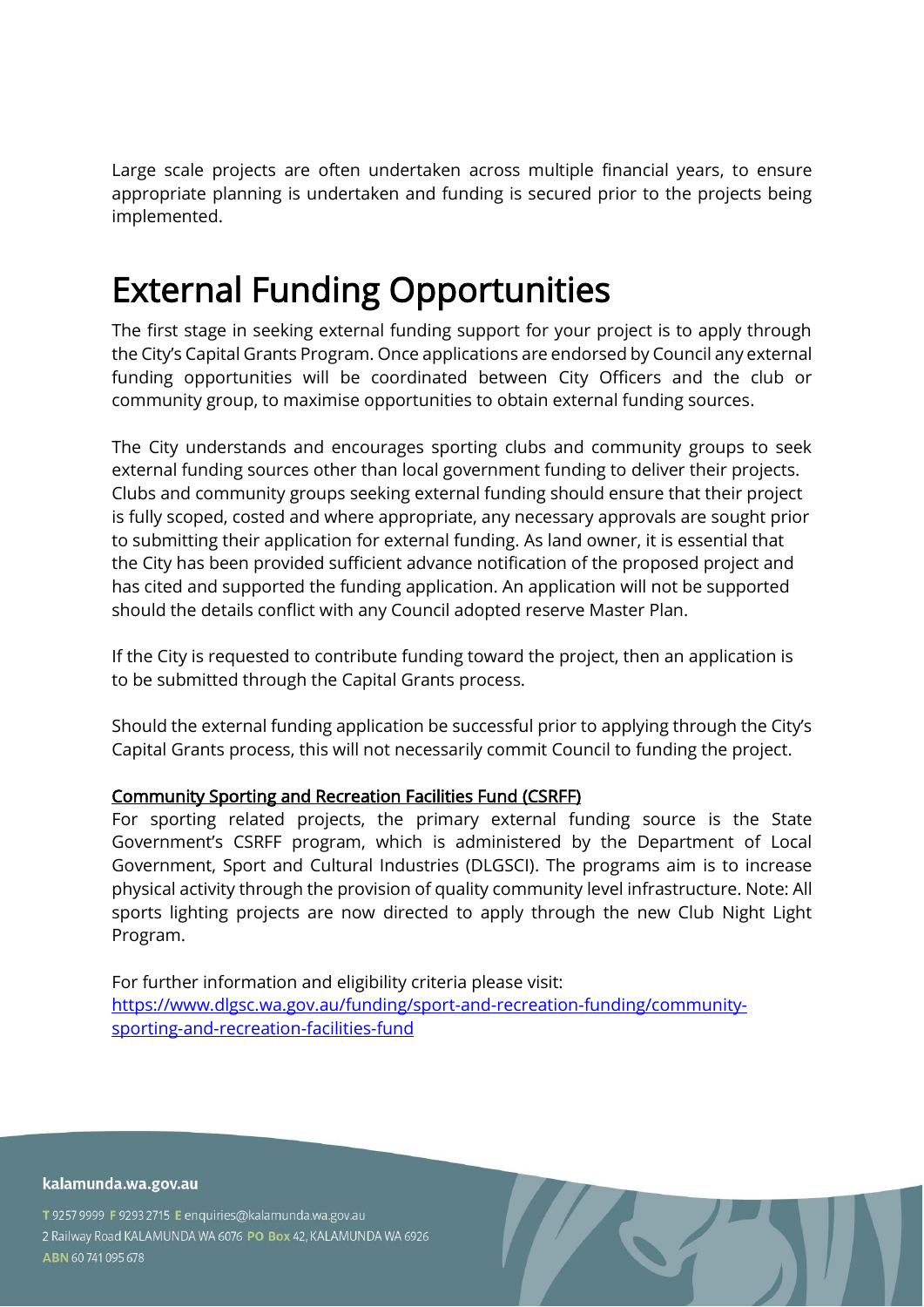#### Club Night Light Program (CNLP)

Recently the State Government advised of a new grants program known as the CNLP, which is administered by DLGSCI. This program aim is to increase physical activity through the provision of sports floodlighting infrastructure.

For further information and eligibility criteria please visit: Club Night Lights Program [\(dlgsc.wa.gov.au\)](https://www.dlgsc.wa.gov.au/funding/sport-and-recreation-funding/club-night-lights-program)

#### **Lotterywest**

For community related projects, the primary external funding source is the State Government administered Lotterywest Grants Program. For further information and eligibility criteria please visit: [Grant opportunities](https://www.lotterywest.wa.gov.au/grants/grant-opportunities) - Lotterywest

#### kalamunda.wa.gov.au

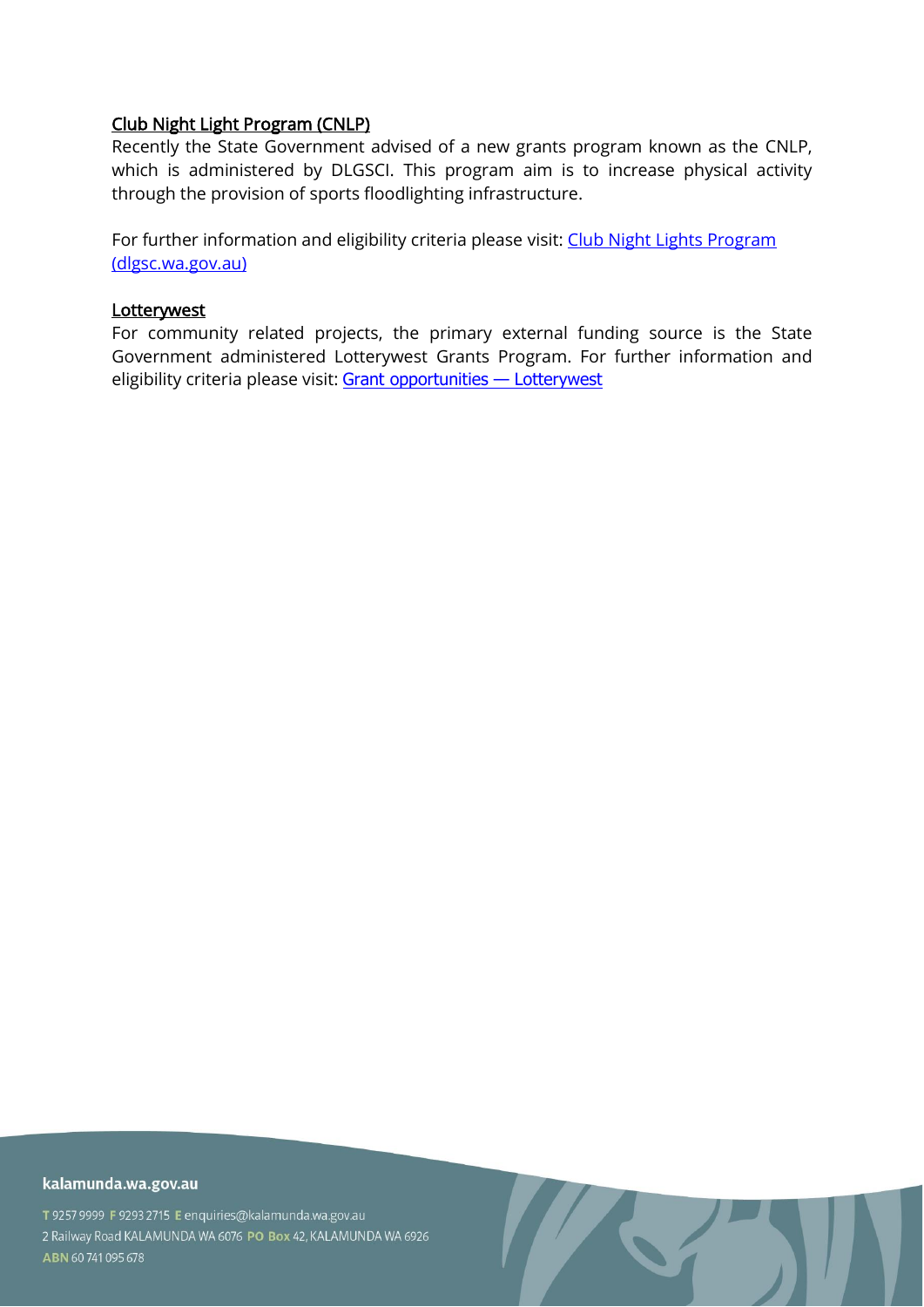## <span id="page-9-0"></span>Key Project Considerations

### Priority Projects Considerations for the City:

- Align with and support relevant City reserve Master Plans and strategic plans including, but not limited to, the City's Strategic Community Plan, State Sporting Associations (SSA), Strategic Facilities Plans and other relevant strategic directions;
- Clearly demonstrate the current and projected community need and project sustainability that provides clear direction with regard to future community benefit and utilisation;
- Will be used by multiple club or community groups;
- Meet eligibility criteria for external funding opportunities such as the DLGSCI's -CSRFF, CNLP and / or Lotterywest funding programs;
- Increase opportunities for physical activity and social wellbeing as well as recognising the value of accessibility and inclusive participation in the community;
- Meet established best practice functionality and operational objectives, Australian Standards and ensure it is fit for purpose; and
- Can identify similar facilities within close proximity and explain how participation will be impacted at each facility.

#### Project Planning Considerations:

- Alignment to the relevant City reserve Master Plan.
- Are there any environmental impacts (removal of trees, clearing permits etc) required?
- Leasing requirements will the project require a change to your current lease agreement? E.g. the project is located outside of the current lease boundary.
- Does the project affect the current location or capacity of septics and leach drains?
- Does the project trigger any building upgrades such as accessibility requirements or Bush Fire Attack Level (BAL) ratings?
- Does the project trigger any Approval processes such as Aboriginal Heritage Approvals (note: Hartfield Park is a known Aboriginal Heritage site) and / or Western Australian Planning Commission.
- Identify what external funding opportunities are available for your project?

#### City Project Management

• Please note all projects will be undertaken by the City as the land and asset owner. The City may consider delegating project management to the applicant, where they are able to demonstrate considerable and relevant project management experience.

#### kalamunda.wa.gov.au